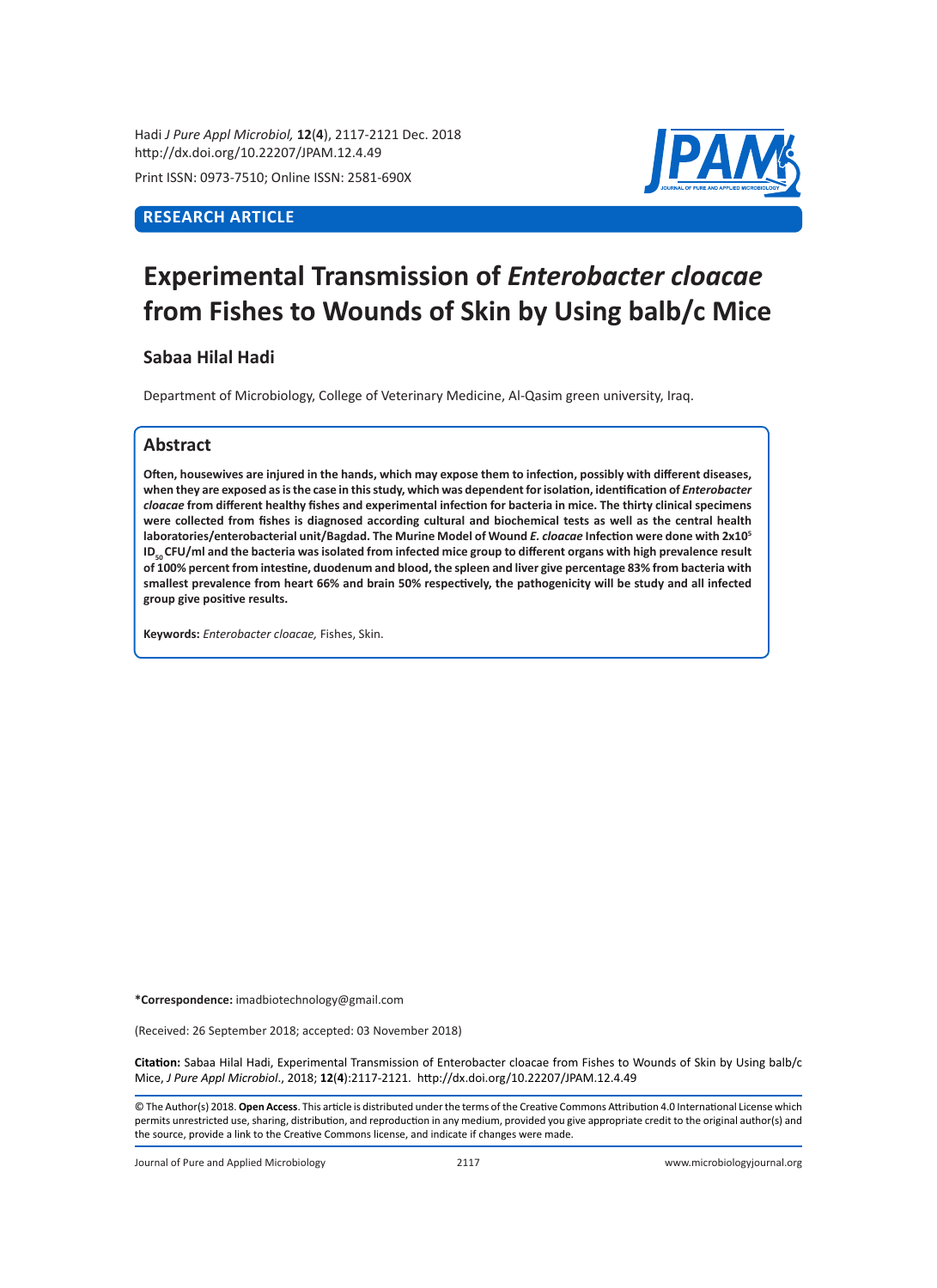### **INTRODUCTION**

The family *Enterobacteriaceae* have members of genus *Enterobacter* such as *E. cloacae* are act as opportunistic human pathogens; This organism is an opportunistic pathogen, which means that the disease targets compromised patients such as the young, old, or those that have a severe disease such as human immunodeficiency virus<sup>1</sup>. Nosocomial infections are most frequent from these bacteria, which means it may be contracted from the result of being hospitalized or debilitated patients, and investigation of *Enterobacter cloacae* infections at a small animals veterinary teaching hospital<sup>2</sup>. A National Nosocomial Infection Surveillance System (NNIS) study found that *Enterobacter* accounts for 5 to 11% of all nosocomially transmitted blood products, wound that have been isolated from hands of personnel, and respiratory tract and urinary tract infections <sup>3</sup> . Many genera of *Enterobacteriaceae*  such as *Escherichia, Enterobacter, Klebsiella* and *Serratia* have been implicated in a broad range of clinical syndromes bacteremia and infections of skin and soft tissues as well as fruits, vegetables, and devices such as a hot water treatment tank, respiratory tract, urinary tract, bone and joints, central nervous system, gastro-intestinal tract, and other organs <sup>4</sup> . *Enterobacter cloacae, Enterobacter sakazakii,* and *Enterobacter hormaechei* have caused sepsis and a severe form of necrotizing meningitis in neonates 5 . *Enterobacter spp.* are facultative anaerobic gram – negative bacilli means they contain two cell membranes, 80% are capsulated, most species are uses its peritrichous flagella for movement and have class 1 fimbriae  $^1$ . *Enterobacter cloacae* and *Enterobacter aerogenes*  are part of the normal flora of the gastrointestinal tract and are found in a high proportion of sewage sample, at concentrations of up to 10<sup>7</sup>organism g-1 1 *.* In extra intestinal infections *Enterobacter* are involved, which are known to possess virulence associated characteristics, they have the ability to adhere to and invade eukaryotic cells, which can cause toxins to run in the tissues and blood stream, once outside the gastrointestinal tract, they would take advantage of being able to chelate iron to survive and spread within the host <sup>7</sup> . *E. cloacae* infections have the highest mortality rate compared to other *Enterobacter* infections <sup>8</sup> .

#### **MATERIALS AND METHODS**

Samples collection: A total 30 different specimens were collected from ten *Tilapia* and *Liza abu* fishes bought from locale market in Alqasim city during December 2017 (IRAQ), A different samples from (mucus of skin, viscera fluid, gill, kidney, muscle, eyes and blood) were cultured in nutrient agar after that transferred to selective media XLD,SS media for Morphological characteristics of colonies as primary identification of *Entrobacter cloacae* according to the criteria of 9,10.

#### **Preparation of bacteria inoculum**

Samples of bacteria tested by gram stain for studying the microscopic properties under the oiled lens of light microscope, for ensuring diagnosis we sent to the central health laboratories/enterobacterial unit/Bagdad.

Grow the bacteria at 37°C with brain heart infusion broth for 12 hr. then collect bacteria by centrifugation (3000 rpm/min for 15 min,20°C). Wash bacteria three times in an equal volume sterile PBS and harvest by centrifugation. Resuspend bacteria two- fold dilution in PBS to attain a final concentration of  $2\times10^5$  colonyforming unit(CFU)/ml.

Infectious dose (ID50) calculated by the two-fold dilutions by applied in six mice group for used later in Murine Model of Wound Infection. **Preparation of Mice for infection**

Twelve male 1mounths old mice (balb/c) examined with negative culture *E. cloacae* in feces. Later, used in Murine model of wound infection divided into two groups the first group contain six mice for test and the second group contain six mice as control group <sup>11</sup>.

Mice are shaved by Casanova® hair remove spry to inoculation bacteria, all mouse procedures are performed under local lidocaine anesthesia.

Pinch the skin by Miltex® standard biopsy punch of the prepared site of infection, inoculate the animals subcutaneously with 0.05 ml of  $2\times10^{5}$ live *E. cloacae* or sterile saline. Monitoring the course of infection on 2-3 days archives for 6 days.

The infected mice were dissected and the samples was taken from many organs (blood, brain, heart, spleen, intestine and duodenum) for isolated bacteria. The control group were also tested from bacteria.

Journal of Pure and Applied Microbiology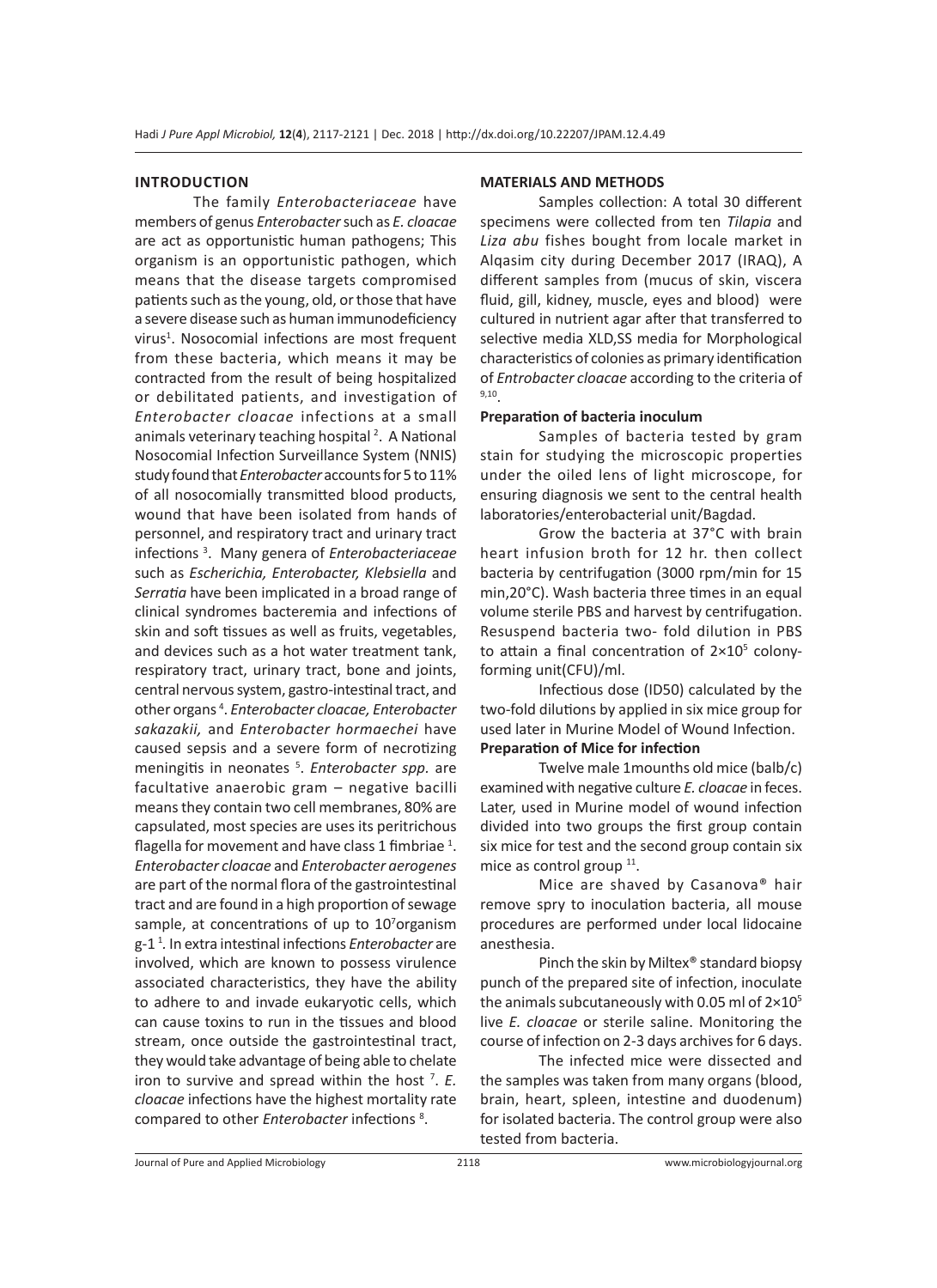#### **The statistical analysis**

Statistical analyses were carried out using chi-square tests of the SPSS software version 9.0 for windows (Levesque 2007) to compare the rate of isolation of bacteria among different organs. The differences were considered significant at p< 0.05.

## **RESULTS AND DISCUSSION Isolation of associated bacteria**

The results were specified of thirty samples of *Entrobacter cloacae* from fishes give positive culture and appeared under the microscope in oil emersion 100× magnification (Picture No1). Salmonella Shigella (SS) agar the bacteria appear as small pink colonies, that were round, dark center, slightly mucoid and 2-3 mm in diameter, with regular edges. (Picture No2). The *E. cloacae* was isolated later from anatomical infected mice appeared in a nutrient agar as a yellowish pale, that were large flat mucus colonies with irregular edges. and the control group were gives negative results.

| <b>Table 1.</b> Enterobacter cloacae isolated from internal |
|-------------------------------------------------------------|
| organs (n=48) of mice.                                      |

| Isolated<br>E. cloacae<br>bacteria                                          | No. of positive<br>samples and<br>prevalence (%)<br>$(n=60)$       | Total<br>No.<br>(%)                                                  |
|-----------------------------------------------------------------------------|--------------------------------------------------------------------|----------------------------------------------------------------------|
| Intestine<br>Duodenum<br>Blood<br>Spleen<br>l iver<br>Heart<br>Brain<br>eve | 6(60)<br>6(60)<br>6(60)<br>5(50)<br>5(50)<br>4 (40)<br>3(30)<br>ΝI | (100%)<br>(100%)<br>(100%)<br>(83%)<br>(83%)<br>(66%)<br>(50%)<br>ΝI |
|                                                                             |                                                                    |                                                                      |

Legend: NI- Not identified

#### **Table 2.** Pathogenicity test of *E. cloacae*

#### **Application the murine test**

The Murine model of wound *E. cloacae* infection mice were injection with live *E. cloacae* or sterile saline show picture No3 by: Remove hair from dorsal side of mice, Euthanized mice 1.5×1.5 cm-tissue full thickness punch surgical wound covered with plaster, Inject subcutaneously with 0.05 ml of 2×105 (CFU) *E. cloacae* under plaster.

Isolation of bacterial from internal organs of mice: The *E. cloacae* isolated from the internal organs of infected mice were identified in (Table 1).

Prevalence of bacteria in different internal organs of mice: From the collected samples (n=6), *E. cloacae* was isolated (100%) percentage from 6 mice intestine, Similarly, the overall prevalence of duodenum, and blood organs whereas *E. cloacae* was found in 5 cases (83%) of spleen and liver, also the bacteria could be isolated from heart (66%) cases, the brain give (50%) from total number, respectively. The results have been notable that all seven different organs could be isolated the bacteria. No *E. cloacae* could be isolated from eyes samples. The control group give negative result in culture media. Intestine, duodenum, and blood was the most prevalent region in all types of samples in this study (Table 1).

Pathogenicity test of *E. cloacae* in mice: Pathogenicity test of *E. cloacae* was calculated throw the murine test when inoculation bacteria for mice (Table 2). The experimental mice were infected with positive grow in culture media within 48 hrs and no clinical signs noted, whereas the control mice give negative result. Thus, the isolates were categorized as pathogenic. Enterobacter cloacae have been considered as opportunistic pathogens involved in a broad array of infections, the study focused on explaining the contribution of transmission activity, as well as the analysis of incidence of light microscope rod- shape bacterial

| Group   | Rout of<br>inoculation                   | Number of mice<br>inoculation | Number of mice<br>infected within 48hrs. | Inter-pretation             |
|---------|------------------------------------------|-------------------------------|------------------------------------------|-----------------------------|
| Test    | subcutaneous                             | b                             | 6                                        | P                           |
| control | subcutaneous                             | 6                             | 0                                        | NP.                         |
|         | Legend: P=Pathogenic, NP= Nonpathogenic. |                               |                                          |                             |
|         | Journal of Pure and Applied Microbiology |                               | 2119                                     | www.microbiologyjournal.org |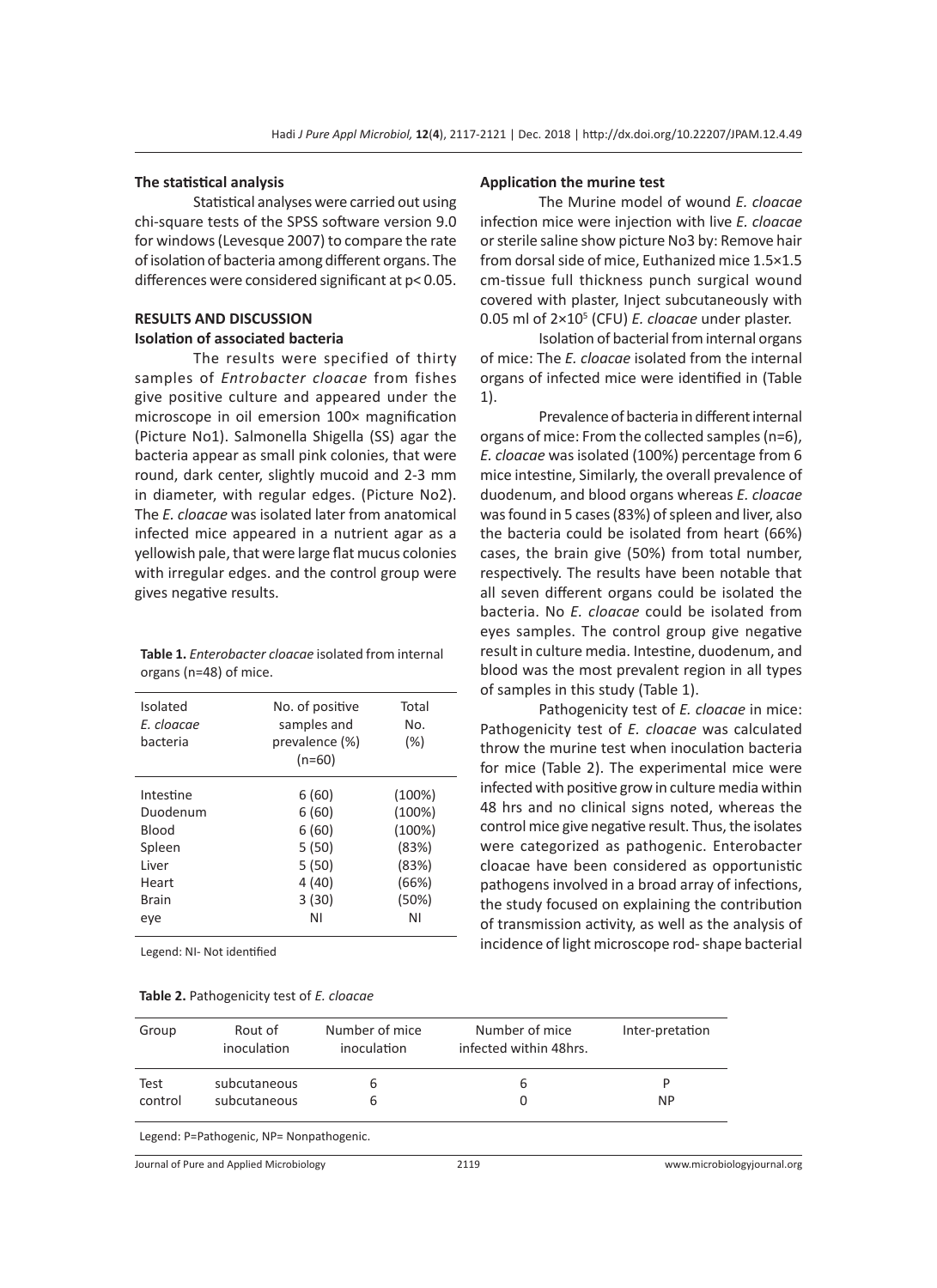

**Fig. 1.** Gram- negative bacilli of *Entrobacter cloacae* bacteria



**Fig. 2.** Pink, round and black center bacteria from mucus, viscera, and gill samples cultures in SS agar.



**Fig. 3.** Murine test: a/ 1.5×1.5 cm-tissue full thickness Miltex® standard biopsy punch surgical skin wound. b/ plaster covered wound.

compression with (Sylwia, et al. 2009) that studies of cell morphology in a scanning electron microscope (SEM) with needle-like structures cell. Enterobacter, joins the genera Klebsiella and Serratia in the tribe Klebsiellae<sup>12</sup> Colonies of *Enterobacter* strains may be slightly mucoid. In the present study, eight different internal organs (intestine, duodenum, blood, spleen, liver heart, brain and eyes) of mice were could be isolated bacteria from it. This is in line of findings by Azza H et al. (2012)<sup>13</sup> when isolated from Mugil capito fish, considering all the 48 samples, *E. cloacae* was highly prevalent (100%) in intestine, duodenum, and blood, whereas highly prevalent in spleen and liver (83%) 14. Studied the prevalence of *E. coli* in broiler feces and found 65% prevalence which is lower than that of the present study.<sup>15</sup> Reported a 30.55% prevalence of *Salmonella* spp. In poultry meat which is lower than that of the present study. The pathogenicity test for all the isolated *E. cloacae* revealed that all. were pathogenic. <sup>16</sup> reported that more than one predisposing factors such as environmental and managemental factors (housing, climate etc), imbalance nutrition and immune status of the poultry might play roles in developing diseases while harboring the potential pathogenic bacteria. A mouse model can be used to investigate a number of factors related to the pathogenesis of skin and soft tissue infections, including the contribution of specific bacterial molecules to disease with virulence strain, and agree with <sup>17</sup> that understand staphylococcal pathogenesis as a human pathogen when determine many factors like environmental changes and produce a variety of elements that make to virulence by used a mouse as model. <sup>18</sup> skin infections are caused by a taxonomic diversity of infectious microorganisms that include fungi, viruses.

#### **ACKNOWLEDGEMENTS**

We gratefully acknowledge the all kind of technical supports from the Department of Microbiology, College of Veterinary Medicine, Al-Qasim green university, Iraq.

### **REFERENCES**

- 1. Hopley, L. and Schalkwyk, J. "Enterobacter.2001.
- 2. Weese, J.S. Investigation of Enterobacter cloacae infections at a small animal veterinary teaching

Journal of Pure and Applied Microbiology